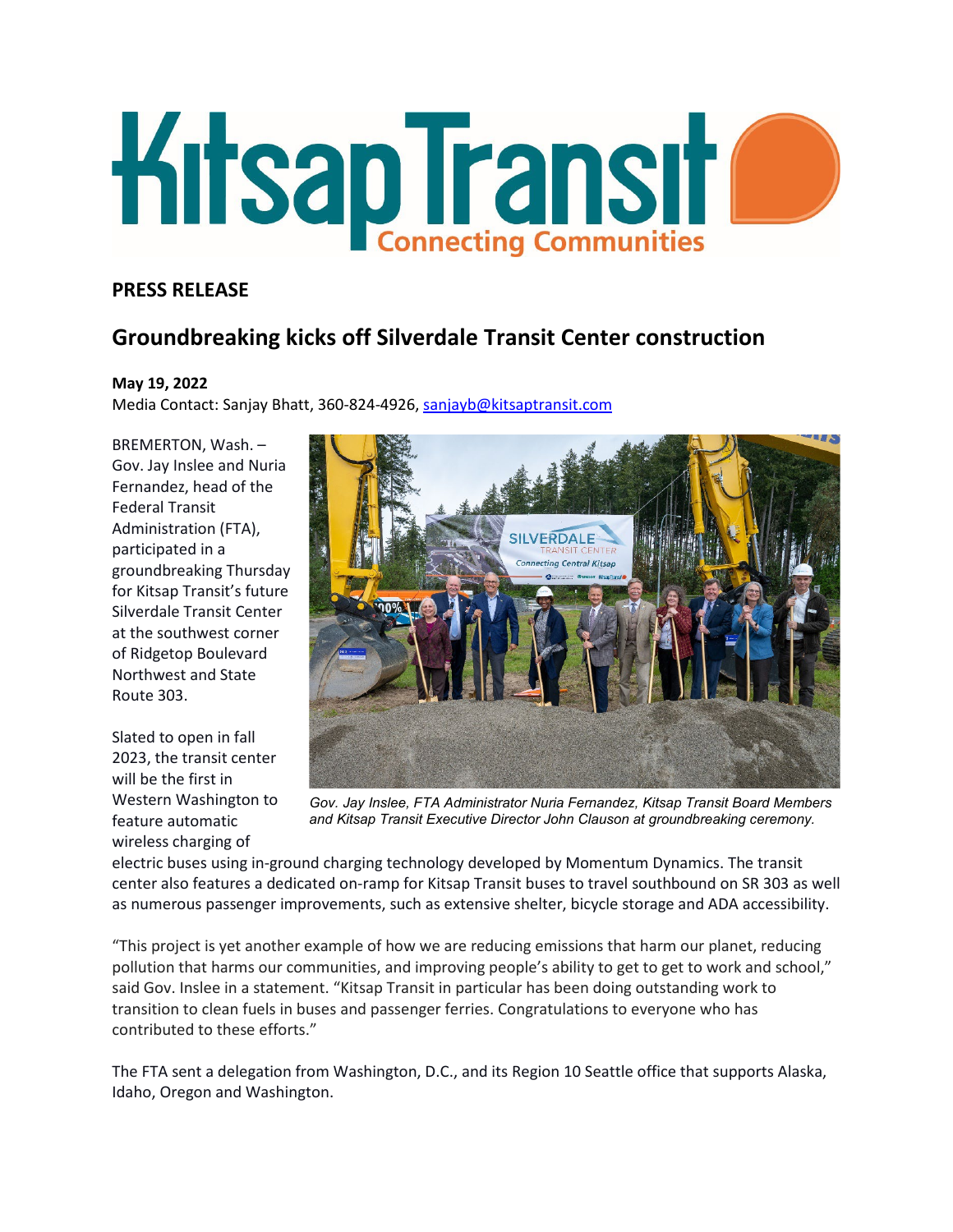"This new Transit Center is a great step forward for Silverdale and the region," said FTA Administrator Nuria Fernandez, whose agency provided close to \$10 million in federal grants to support the project. "Replacing a smaller, less conveniently located facility with a community-centered new bus center means a better transit future for residents of Silverdale and the Kitsap Peninsula, connecting them with more jobs, education, and healthcare options, along with friends and family."

The Washington State Department of Transportation (WSDOT) provided grant funding of \$4.5 million for right-of-way acquisition and \$2.5 million toward construction.



"Public transit is an essential piece of a multimodal and sustainable transportation system," said WSDOT Secretary Roger Millar in a statement. "We are proud to partner with Kitsap Transit to provide a safe and reliable connection to transit which will improve the community and economic vitality for people and businesses."

Kitsap Transit's local contribution is \$1.5 million for design and engineering and \$4 million for construction.

More than 70 people attended Thursday's groundbreaking. The attendees included

State Reps. Drew Hansen and Tarra Simmons; the mayors of all four cities in Kitsap County; two of the three County Commissioners; the top leadership of St. Michael Medical Center, Kaiser Permanente – Silverdale, and Peninsula Community Health Services; the Silverdale Chamber of Commerce; the Port of Bremerton; and Puget Sound Energy.

The quest for a permanent home for the Silverdale Transit Center began more than a decade ago, said John Clauson, Executive Director of Kitsap Transit, when the Kitsap Mall needed to take back space that was being used to stage buses and pick-up and drop-off customers. Since then, the agency has used a dead-end spur off Greaves Way in front of the Trails shopping mall as a temporary solution.

"This transit center is the missing link in our bus network, providing faster connections for travel between North and South Kitsap, improved passenger amenities such as bicycle storage, and en-route charging for our electric buses so they can travel farther without having to be plugged in," Clauson said. "It's a game-changer for residents and businesses in Silverdale that want to consider transit in their menu of transportation choices."

Moreover, the wireless charging technology will become more important as Kitsap Transit transitions its fleet from clean diesel to electricity. The agency now operates two electric buses; by the end of 2024, it anticipates having a fleet of 30 electric buses, the majority of which have been funded with FTA grants.

Aides to all three federal lawmakers whose districts include Silverdale participated in the groundbreaking.